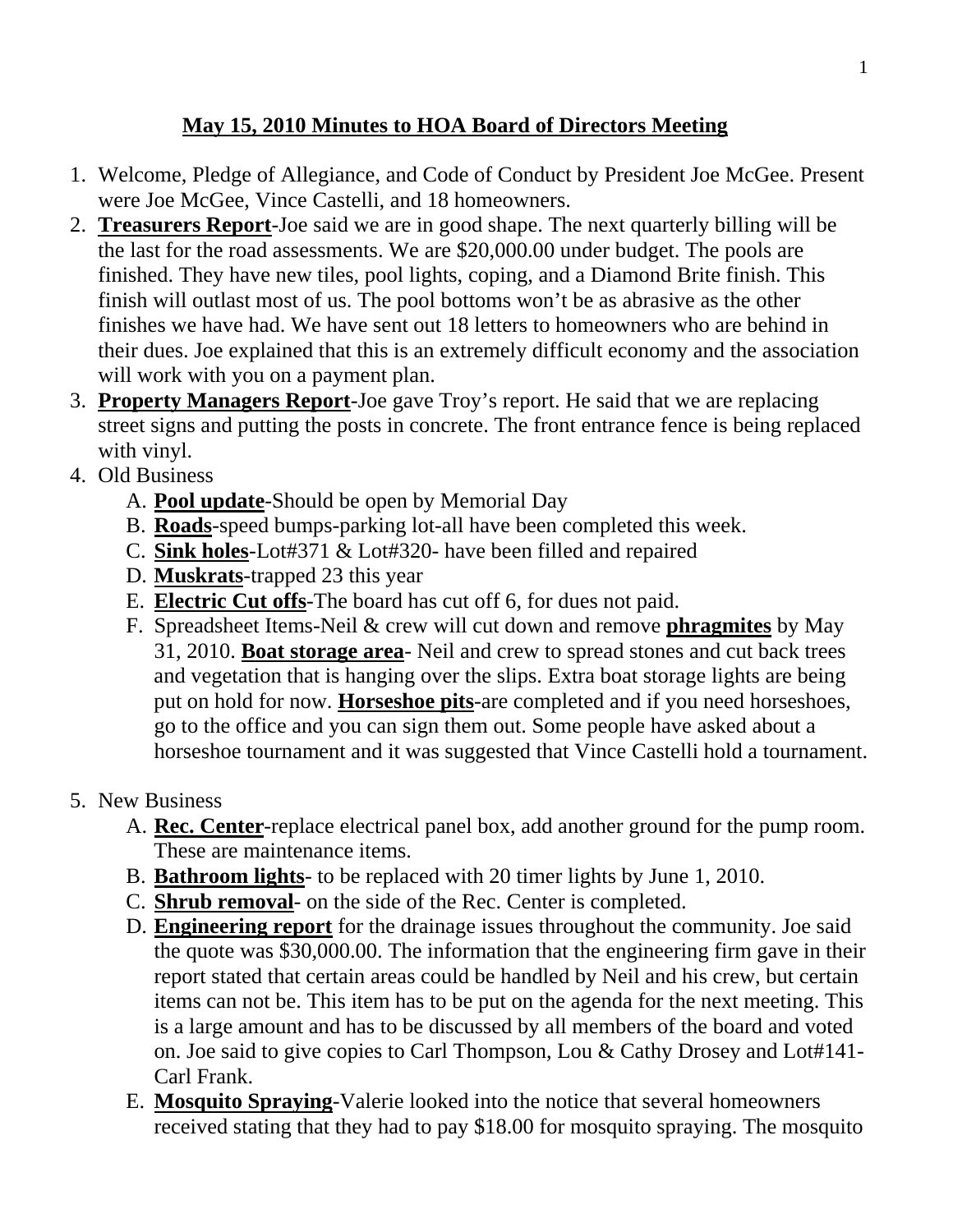spraying is included in your Worcester County taxes and the association. You do not have to pay an extra fee. Valerie put the notice on the web site.

- F. **New Exit gate**-will be completed by June 25, 2010. Joe said this item brings up the next issue about the exit gate. There has been 2 incidents recently. One involved a contractor who backed into and ruined a courtyard and the side of a home, which is still being investigated by the police. Videos were sent to be analyzed and the quality of the video could not pick out the plate number on the contractors truck, so it is his word against us. The other incident occurred when a homeowner had a contractor deliver a dumpster to their home, (with out approval), to have old shingles removed from their lot. When the contractor returned to pick up the dumpster, he had difficulties getting it out of their drive way and consequently ruined the neighbor across the streets brand new drive way. Valerie will be meeting with the company on Monday to try and resolve this issue. Joe said this brings us to making a camera addition to the exit gate to see plate numbers and/or damage to their vehicles. Joe said when you hire a contractor and he does damage to a neighbors property, you are liable
- G. **Census** Joe read from the census pamphlet that said return your census from the home you were at on April 1, 2010. If you have a notice on your door you can fill it out and mark 0 for anyone in your second home, but most homeowners just tossed it out.

## **6. Committee Reports**-

**A. Beautification Committee-** Carl Thompson and Ray Howard organized 35 people this year and a lot was accomplished. Horseshoe pits, all flower beds were weeded, old shrubs taken out by the Rec. Center, Yucca plants thru out the community, new flowers planted around the community, speed bumps all painted, playground area was all raked out and all the debris was carted away. Kay Whaley-talked about the new **Adopt a Daisy** program. This program was set up for the community flower beds. You may pick a bed and when you are here, you can maintain it by weeding and watering. There will be a plaque with the names of the people who have maintained them for that year. You are not allowed to add to the flower bed just to maintain it. Anyone interested may contact the front office and Valerie will put a notice in the next newsletter. There can be several people for a certain flower bed, because not everyone is here at the same time.

**B. Boat Storage-** Joe said that we might need help with the storage yard for inspections this year due to John & Darlene Hale, who have done it for a number of years, have had health issues. Fred and Dale Verga have volunteered to learn how to do this committee. Valerie will give them what they will need to get the inspections completed.

 **C. Budget Committee-**Mike Tebin did not have any questions.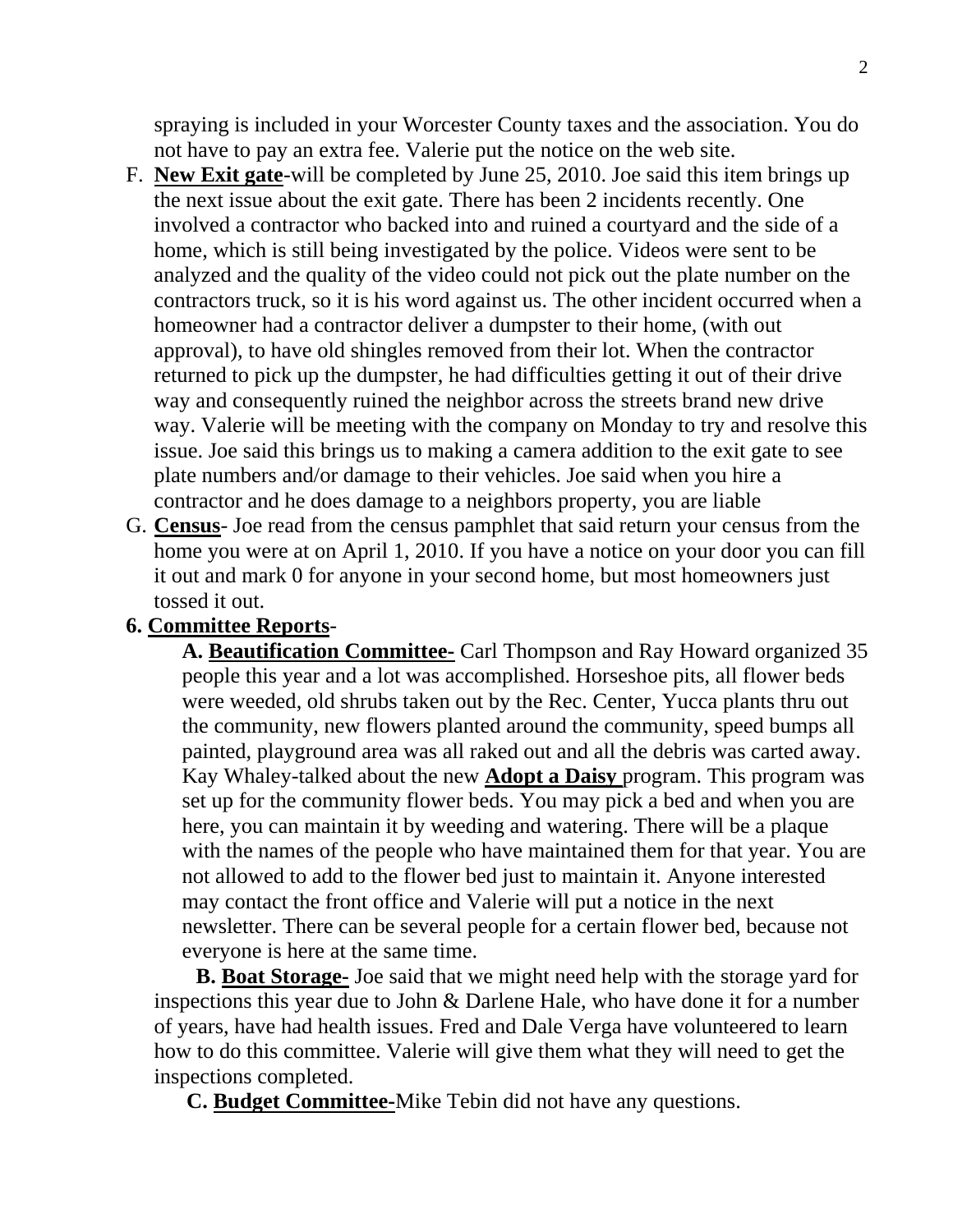**D. ECC Committee-** Cathy Ortel said all the inspections have been done. The initial inspection was done completely by Cathy because there needed to be consistency, which was decided to be done by one person. The committee then went out and had a list to go by and check. If there were any other violations that Cathy missed the committee member was to write it on a post a note for Cathy to re-inspect. I will be sending out 230 letters this year, last year it was 338. All of the violations on the properties must be completed by June 30, 2010. The biggest concern this year is **worn screens**. Last year a number of homeowners got their driveways done, so we won't have the weed violations that we usually have. I have been keeping a spreadsheet from year to year on every violation and that way I can go back and see if this is a repeated violation year after year. With this system in place I can go to these homeowners earlier in the season to address the issue. Cathy said we still have a couple people who are constantly in violation; it doesn't matter if they are fined or not, they keep having the same violation issues. Cathy said she had 3 repeat violators. One of the questions that Cathy has been asked about was after the **roads** were paved; there is a section on the both sides of the road that have gravel in them. Who is responsible for spraying that area? **Joe said the grounds crew will be spraying them. Joe said the reason those areas will be sprayed is to stop the crab grass from ruining the edges of the road.** Joe also said that homeowners should be spraying the edges of their driveways also. Another subject of concern that Cathy has found is **hot tubs** that do not have a fence around, that are inside the courtyard. She was concerned because the courtyard is not completely enclosed and was questioning a county code that might be violated. The next question Cathy had for the board was about the **small pier** that was put into the pond on North Longboat. Joe addressed this and said that would be taken care of by the property manager, Troy Purnell. It will have to be removed because of liability and it is on common ground. The next issue is about the new **air conditioner units.** The new ones being installed are all in one units and have 2 large pipes that go from under the unit to under the home. They are very visible and could possibly be weed whacked, so **the framed stand will have to be covered with skirting or lattice work**. The other issue with the air conditioning units is that some of the older ones are actually set on cinder blocks, which are barely off the ground. **When these units are replaced they will have to be house floor level, not ground level, according to FEMA guidelines. Cathy and the board have updated the ECC application form, with an additional note that states you may need an additional permit or approval from other agencies. Valerie will post it on the web site.**